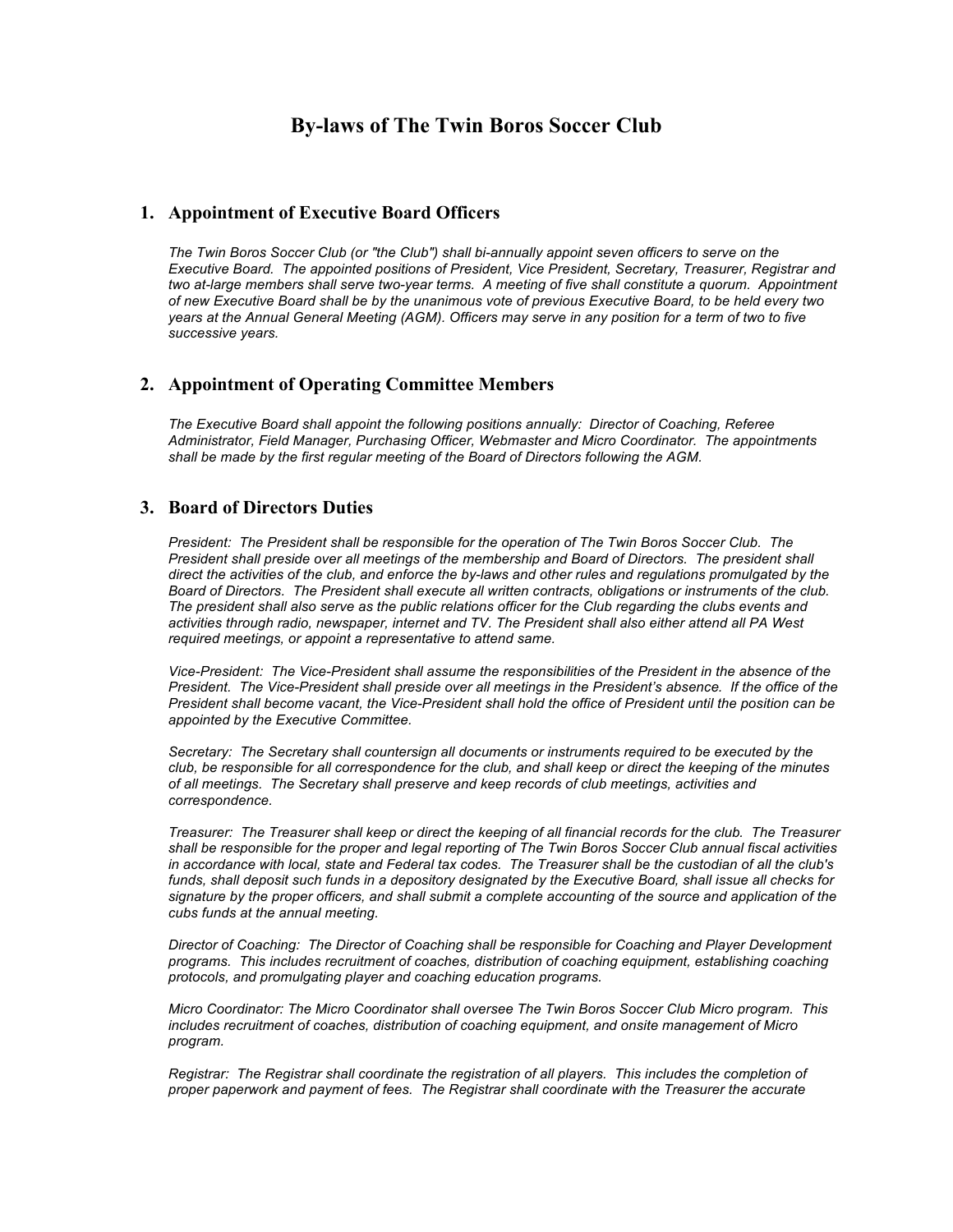*recording of the payment of fees by the members and by The Twin Boros Soccer Club for registration of players with PA West Soccer.*

*Referee Administrator: The Referee Administrator shall oversee The Twin Boros Soccer Club referee program. This includes recruitment of referees, coordinating certifications, education programs, and game assignments. The Referee Administrator shall also assemble and coordinate the field game schedule.* 

*Field Manager: The field manager shall oversee the maintenance of all playing and practice facilities. The*  field manager will coordinate with the Purchasing Officer the purchase of all supplies needed for the *maintenance of facilities.*

*Webmaster: The Webmaster shall coordinate all communications for the purpose of advertising and promoting The Twin Boros Soccer Club on the club's website. The Webmaster shall also edit and publish the club's quarterly newsletter.*

*Purchasing Officer: The Purchasing Officer shall be responsible for the purchase of all supplies, uniforms and equipment for The Twin Boros Soccer Club. The Purchasing Officer shall coordinate with vendors to identify the most economical purchasing opportunities for the club, and when possible support local businesses.*

# **4. Hearing and Appeals**

*The Twin Boros Soccer Club recognizes the rights of its members to have a fair hearing regarding any matter of discipline; the club also recognizes the right of its members to appeal any decision made by the Club pertaining to them directly.* 

*All disciplinary hearings shall be held using the following procedures: All hearings shall be heard by a threemember-hearing panel comprised of Board of Directors members, appointed by the President, with the unanimous approval of the Executive Board. The accused shall be notified in writing as to the date, time, location and reason for the hearing, as well as all evidence to be presented against them in accordance with USSF Bylaw 701. Notice shall be provided by certified mail no less than 14 days prior to the scheduled date. The accused shall have the right to present evidence in defense, use the help of counsel, and confront their accuser. The decision of the hearing panel shall be mailed by certified mail within 10 days of the hearing date. The decision should include all evidence considered and the reasoning for the decision.*

*Appeal of disciplinary hearings shall be held using the following procedures: Appeals of disciplinary matters shall be made in writing by certified mail to the Executive Board within 10 days upon receipt of the findings*  of the hearing panel. The Executive Board must schedule the appeal hearing within 30 days of receipt of *the appeal. The appeal hearing must afford all parties involved the same privileges as outlines in the disciplinary hearings section of this item. The findings of the appeal hearing shall be mailed by certified mail within 10 days of the hearing date. The decision should include all evidence considered and the reasoning for the decision. All decisions of the Executive Board will be final.*

*Appeals of non-disciplinary decisions shall be heard by the Executive Board. The appeal must be made in writing by certified mail to the Executive Board. The letter should include the reason for the appeal and any evidence believed to be relevant to issue at hand. A hearing shall be scheduled within 30 days of receipt of* the appeal; issues that are subject to a deadline must be dealt with prior to that deadline. The appeal *hearing must allow all parties to present evidence on their behalf. The finding of the appeal hearing shall be mailed by certified mail within 10 days of the hearing date. The decision should include all evidence considered and the reasoning for the decision. All decisions of the Executive Board will be final.*

### **5. Risk Management**

*The Twin Boros Soccer Club recognizes the need for a comprehensive risk management program to protect the club and its members and employees.*

*a) All Board of Director Members and Coaches must either submit an application to Kidsafe or supply the club with current Act 34 and 35 documents from the Commonwealth of PA.*